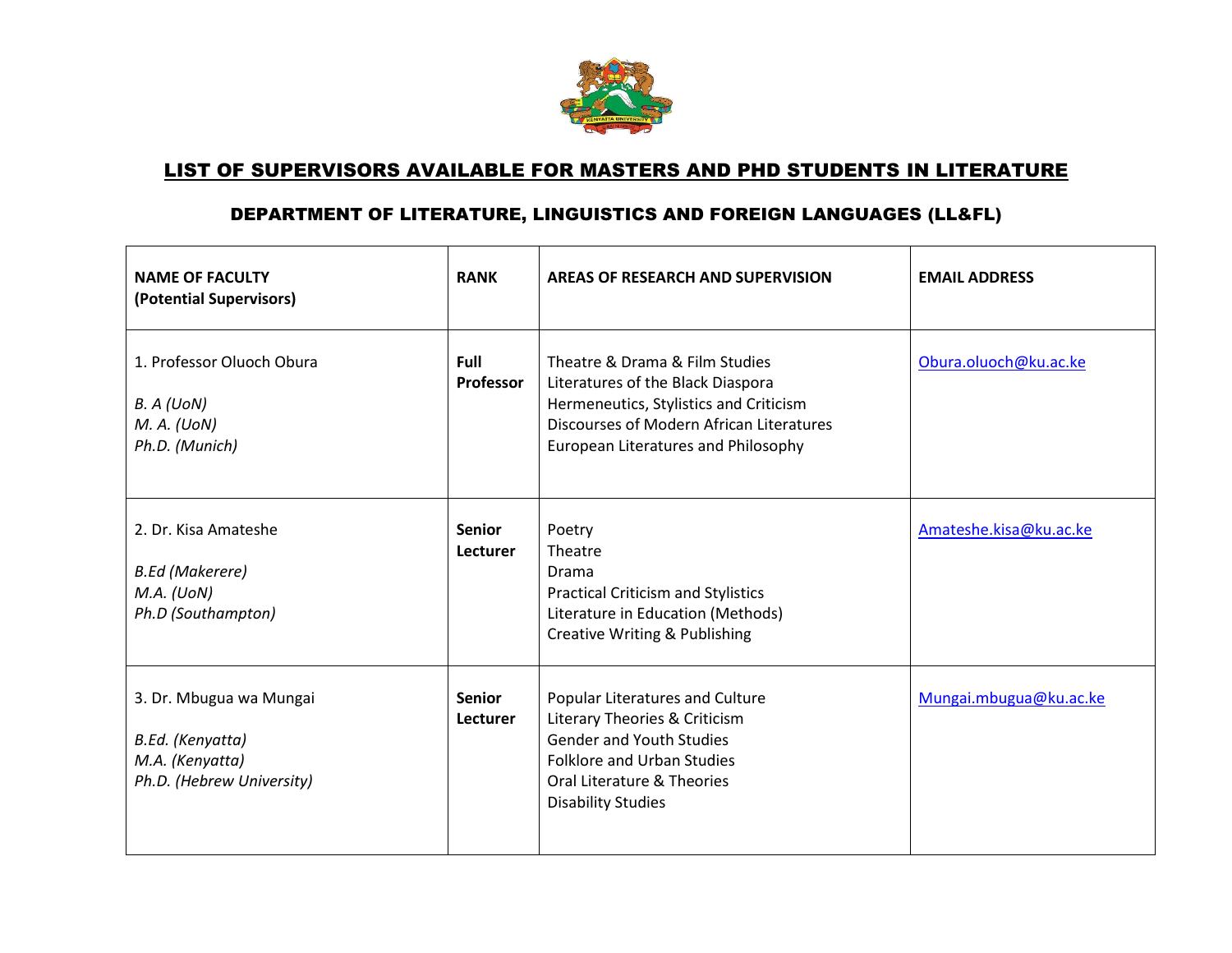

| 4. Dr. Esther K. Mbithi<br>B.A. (Nairobi)<br>M. A. (Carleton)<br>PhD (UoN)               | <b>Senior</b><br>Lecturer | <b>European Literatures</b><br>North American Literatures<br><b>Gender Studies</b><br><b>Contemporary African Literatures</b><br><b>Creative Writing &amp; Publishing</b><br><b>General Research Methodology</b> | Mbithi.esther@ku.ac.ke  |
|------------------------------------------------------------------------------------------|---------------------------|------------------------------------------------------------------------------------------------------------------------------------------------------------------------------------------------------------------|-------------------------|
| 5. Dr. Murimi Gaita<br>B. Ed (Kenyatta)<br>M. A. (Kenyatta)<br>PhD (Jawaharlal Nehru)    | Lecturer                  | Children's Literature<br>Comparative Literature<br><b>Modern African Literatures</b><br>Oral Literatures & Theory<br>Folklore and Popular Cultures<br>Literatures of Asia in English                             | Gaita.murimi@ku.ac.ke   |
| 6. Dr. J. K. S. Makokha<br><b>B.Ed (Kenyatta)</b><br>M.A. (Kenyatta)<br>PhD. (FU Berlin) | Lecturer                  | <b>Urban Cultural Studies</b><br>Comparative Literature<br><b>Experimental Literatures</b><br>Literature and Mass Media<br>Masculinities & Men Studies<br>Literary Criticism & Historiography                    | Makokha.justus@ku.ac.ke |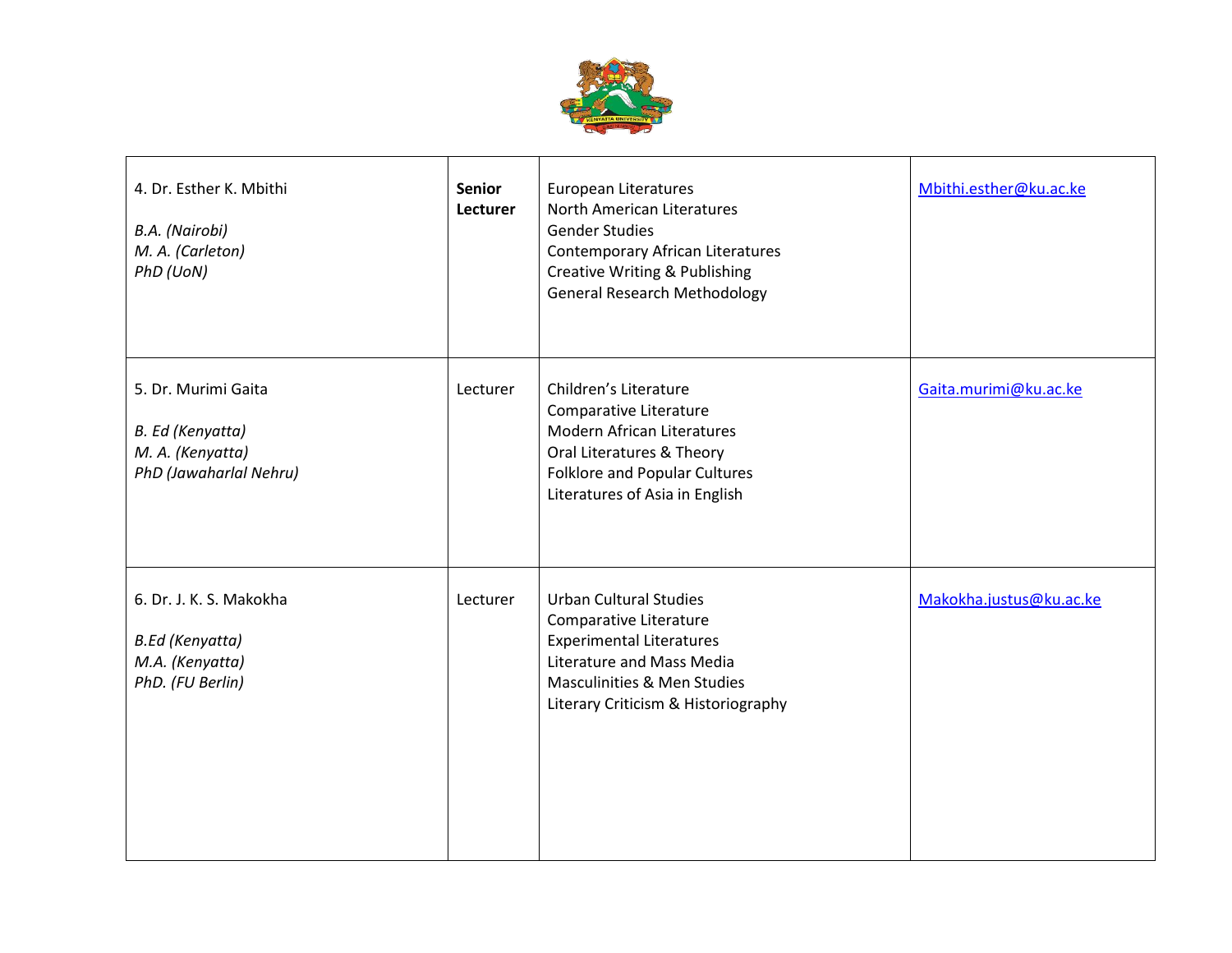

| 7. Dr. Mugo Muhia<br><b>Chairman, Postgraduate Studies</b><br><b>Committee</b><br><b>B.Ed (Egerton)</b><br>M.A (U o N)<br>PhD (Egerton) | Lecturer | <b>Modern African Literatures</b><br>African American Literatures<br>Oral Literatures & Folklore<br>Literature and Environment<br><b>General Research Methodology</b>                                                      | Muhia.mugo@ku.ac.ke      |
|-----------------------------------------------------------------------------------------------------------------------------------------|----------|----------------------------------------------------------------------------------------------------------------------------------------------------------------------------------------------------------------------------|--------------------------|
| 8. Dr. Macharia Mwangi<br><b>B.Ed (UoN)</b><br>M.A. (U o N)<br>PhD (UoN)                                                                | Lecturer | Southern African Literatures<br>African American Literatures<br>Contemporary African Literature<br><b>Translation Studies and Theory</b><br><b>Creative Writing and Publishing</b><br><b>Folklore and Popular Cultures</b> | Mwangi.macharia@ku.ac.ke |
| 9. Dr. Anna Kula<br><b>B.Ed (CUEA)</b><br>M. A. (Kenyatta)<br>Ph.D (UoN)                                                                | Lecturer | Oral Literatures<br><b>Witness Literature</b><br>Literature and Gender<br>Children's Literature<br>Young Adult Literatures<br>Literature and Human Rights                                                                  | Kula.anna@ku.ac.ke       |
| 10. Dr. Ezekiel Kaigai<br><b>B.Ed (UoN)</b><br>M. A. (UoN)<br>PhD (Stellenbosch)                                                        | Lecturer | <b>Eastern African Prose</b><br>Southern African Literatures<br>Migrancy, Transnationalism, Diaspora<br>Narratology and Postcolonial Discourses<br>African Literary Canons and Discourses                                  | Kaigai.ezekiel@ku.ac.ke  |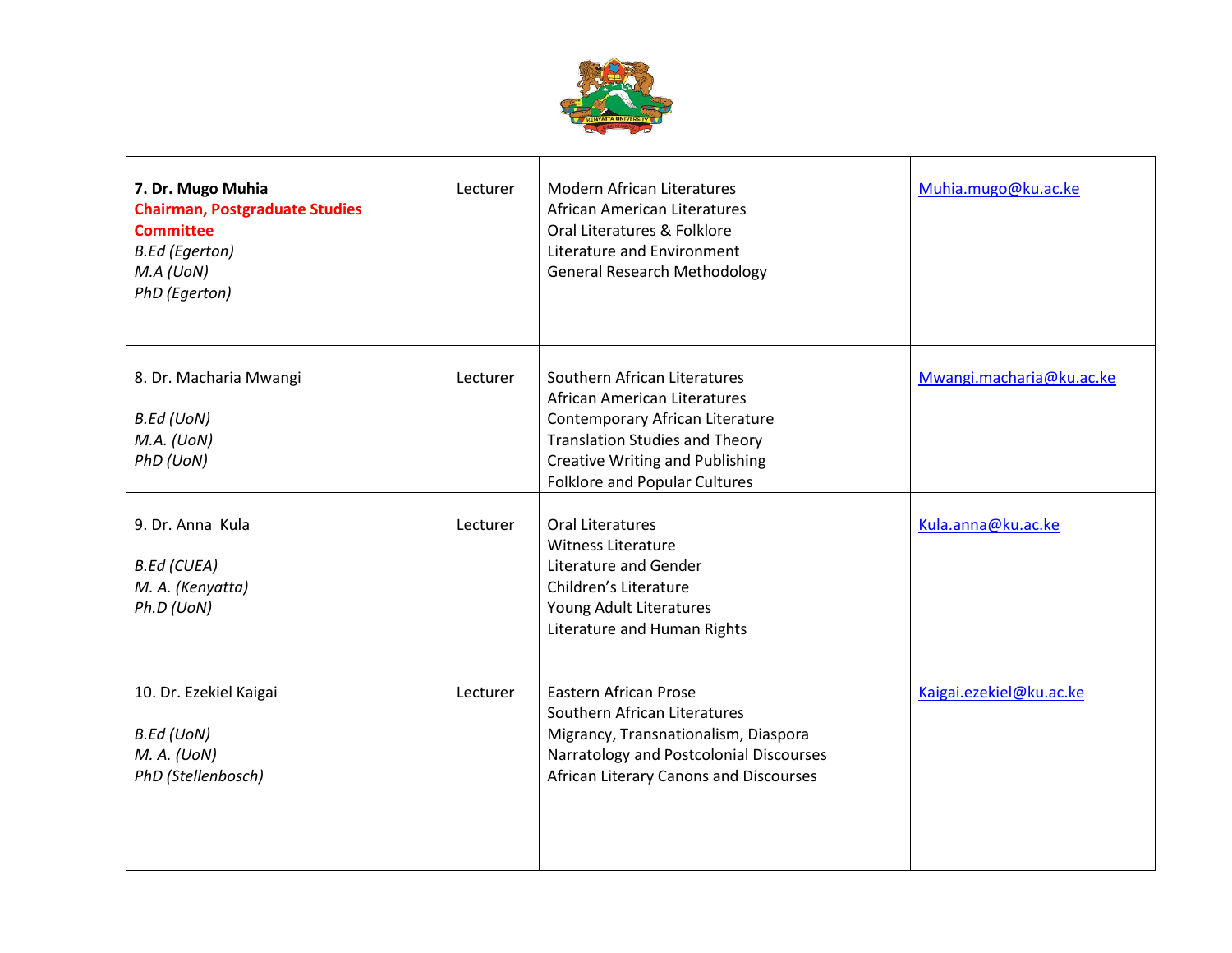

| 11. Dr. Yuvenalis Mwairumba<br><b>B.Ed (Egerton)</b><br>PGDE (Kenyatta)<br>M. A. (UoN)<br>Ph.D. (Kenyatta)                        | Lecturer | African Literatures & Historiography<br><b>Stylistics and Practical Criticism</b><br>Drama Theories and Criticism<br>Literature and the Environment<br>Literature and Discourses of Development              | Mwairumba.yuvenalis@ku.ac.ke |
|-----------------------------------------------------------------------------------------------------------------------------------|----------|--------------------------------------------------------------------------------------------------------------------------------------------------------------------------------------------------------------|------------------------------|
| 12. Dr. Kariuki Banda<br>B.Ed (Moi)<br>M. A. (Moi)<br>Ph.D. (Kenyatta)                                                            | Lecturer | <b>Gender and Sexuality</b><br><b>Postcolonial African Literatures</b><br>Literatures of North Africa and<br>Horn of Africa<br>Queer Theory and Literature<br><b>Creative Writing</b>                        | Kariuki.banda@ku.ac.ke       |
| 13. Dr. Oscar Macharia<br>B.A. (U o N)<br>M.A (U o N)<br>PhD (Kenyatta)                                                           | Lecturer | <b>West African Literatures</b><br>Aesthetics in Literature<br>Oral Literature & Folklore<br>Feminism and Feminist Literatures<br>Literary Language and Scholarly Presentation                               | Maina.oscar@ku.ac.ke         |
| 14. Dr. Mark Chetambe<br><b>Literature Examinations Coordinator</b><br><b>B.Ed</b> (Kenyatta)<br>M.A (Kenyatta)<br>PhD (Kenyatta) | Lecturer | Poetry<br>Theatre Arts and Drama<br>Children's Literature & Young Adult Literature<br>Drama Theories & Criticism<br><b>Postcolonial Literatures and Discourses</b><br><b>Creative Writing and Publishing</b> | Mutali.mark@ku.ac.ke         |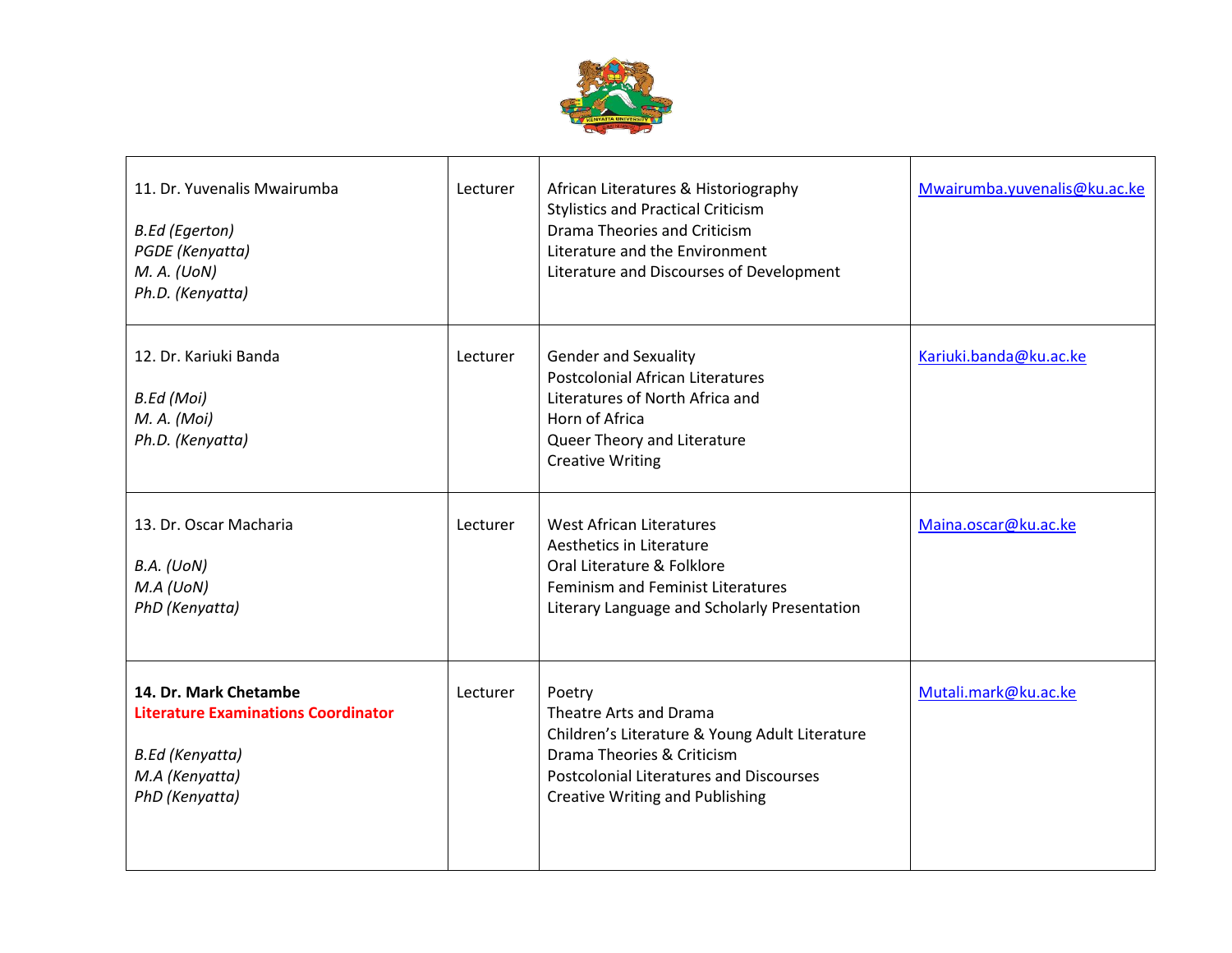

| 15. Dr. Anne Ajulu Okungu<br><b>B.Ed (UoN)</b><br>M.A (Witwatersrand)<br>PhD (Witwatersrand) | Lecturer | <b>Visual Arts</b><br>Eastern African Prose<br>Afrofuturism, Gastrocriticism<br>Life Writings and Non-fiction prose<br>Migrancy and Diasporic Subjectivities<br><b>Emerging Trends in Literary Research</b> | Okungu.anne@ku.ac.ke   |
|----------------------------------------------------------------------------------------------|----------|-------------------------------------------------------------------------------------------------------------------------------------------------------------------------------------------------------------|------------------------|
| 16. Dr. Stephen Muthoka Mutie<br><b>B.Ed (Egerton)</b><br>M. A (Egerton)<br>Ph.D (Laikipia)  | Lecturer | Postcolonial Literatures & Theory<br>Gender and Cultural Studies,<br><b>Modern African Literatures</b><br>Oral Literature and Folklore<br>Self-Writings - Memoirs, Biographies &<br>Autobiographies         | Mutie.stephen@ku.ac.ke |
| 17. Dr. Faith Kariuki<br><b>B.Ed (Egerton)</b><br>M. A (Kenyatta)<br>PhD (Kenyatta)          | Lecturer | Poetry<br><b>Gender Studies</b><br><b>Modern African Literatures</b><br>African Drama & Theatre Arts<br>Children's Literature & Theatre<br><b>Stylistics and Psychoanalytic Theories</b>                    | Kariuki.faith@ku.ac.ke |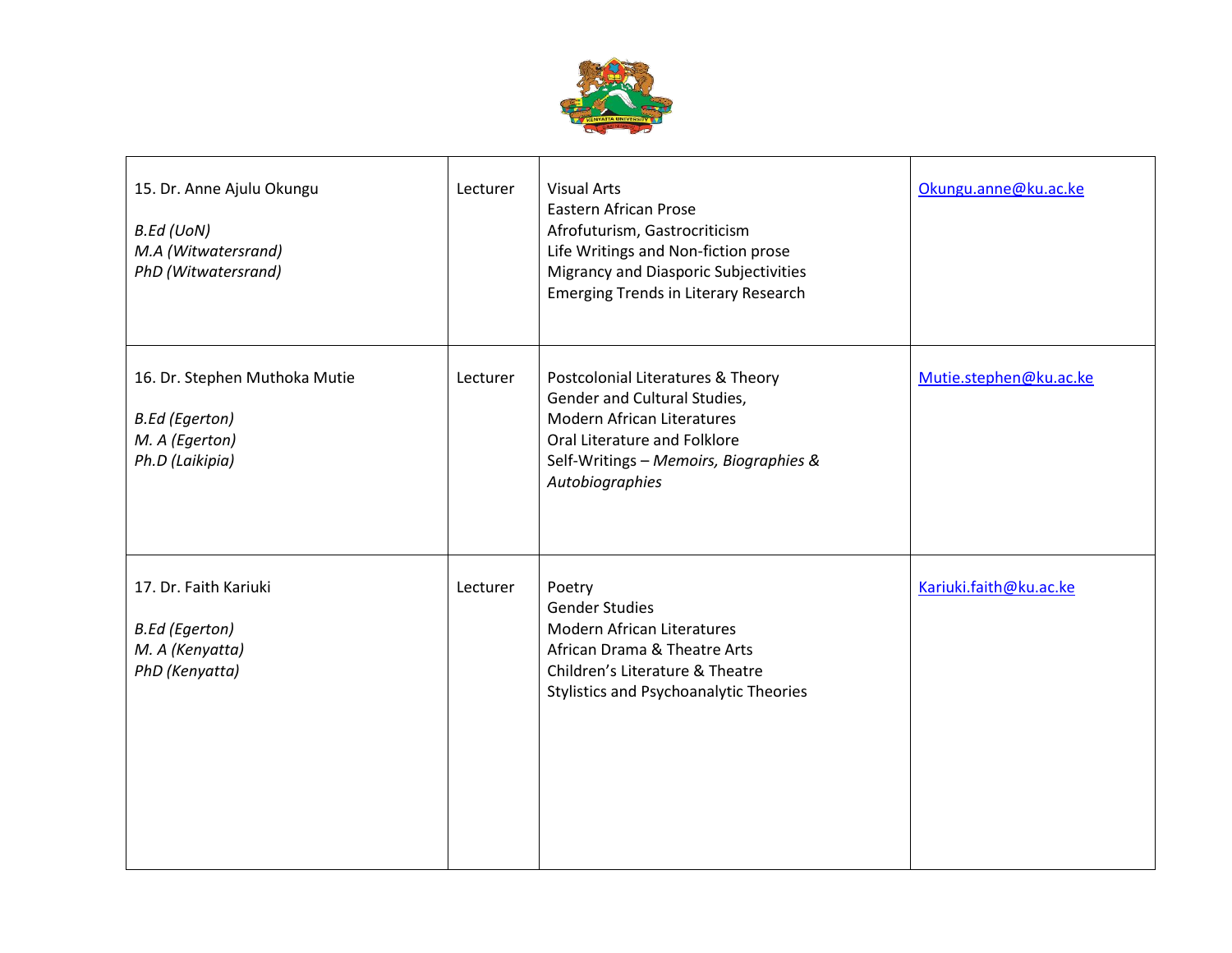

| NB: Adjunct Faculty at Postgraduate Level<br>18. Prof. John Mugubi<br>B.A. (UoN)<br>M. A (U o N)                                                                                | Associate<br>Professor | <b>Stylistics</b><br>Caribbean Literature<br>Psychological Theories and Criticism<br>Theatre and Performing Arts Theories<br>Caribbean Literature and Cultural Studies<br>Film Historiography, Theories and Criticism | Mugubi.john@ku.ac.ke |
|---------------------------------------------------------------------------------------------------------------------------------------------------------------------------------|------------------------|-----------------------------------------------------------------------------------------------------------------------------------------------------------------------------------------------------------------------|----------------------|
| PhD (Kenyatta)<br>Dean,<br><b>School of Creative and Performing</b><br><b>Arts, Film and Media Studies,</b><br>Kenyatta University,<br>P.O. Box 43844-00100,<br>Nairobi, Kenya. |                        | General Research Methodologies in Humanities                                                                                                                                                                          |                      |

## **IMPORTANT CONTACTS FOR M.A AND PHD STUDENTS**

- 1. Dr. Purity Nthiga Chairperson, Department of Literature, Linguistics and Foreign Languages (LL&FL) [nthiga.purity@ku.ac.ke](mailto:nthiga.purity@ku.ac.ke)
- **2. Dr. Mugo Muhia** Chairman, Postgraduate Studies Committee (Literature Section, LL &FL) [muhia.mugo@ku.ac.ke](mailto:muhia.mugo@ku.ac.ke)
- **3. Dr. Mark Chetambe** Examinations Coordinator (Literature Section, LL & FL) [mutali.mark@ku.ac.ke](mailto:mutali.mark@ku.ac.ke)